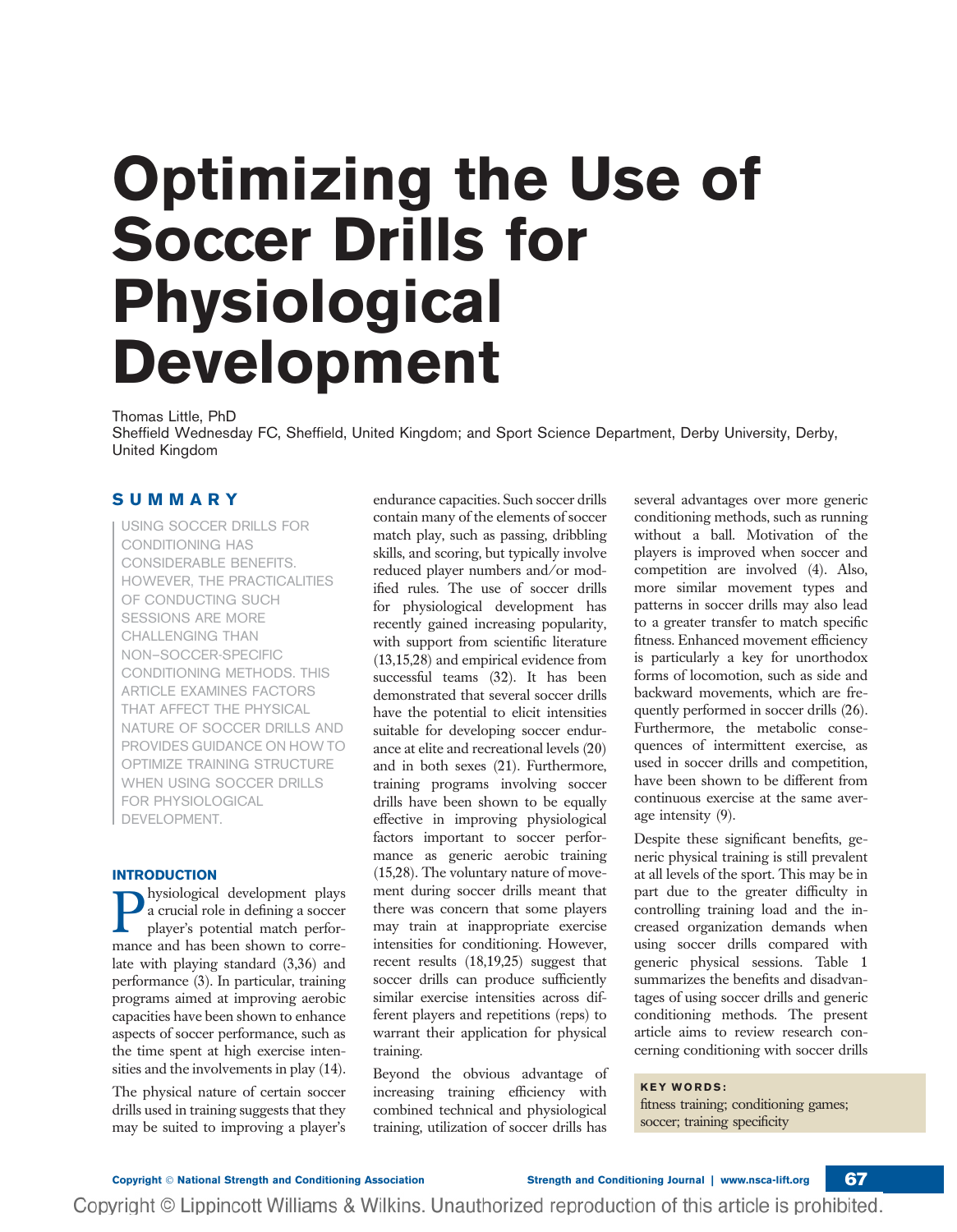| Table 1<br>Advantages and disadvantages associated with physical training using<br>soccer drills and generic running |                                                                                                 |  |  |  |  |  |  |  |  |  |  |  |  |
|----------------------------------------------------------------------------------------------------------------------|-------------------------------------------------------------------------------------------------|--|--|--|--|--|--|--|--|--|--|--|--|
| <b>Soccer drills</b>                                                                                                 | <b>Traditional running</b>                                                                      |  |  |  |  |  |  |  |  |  |  |  |  |
| A small-sided game with specific<br>constraints (scoring, targets,<br>balls, players, rules, and area).              | A controlled running session with<br>players exercising for a specific<br>time and or distance. |  |  |  |  |  |  |  |  |  |  |  |  |
|                                                                                                                      | <b>Advantages</b>                                                                               |  |  |  |  |  |  |  |  |  |  |  |  |
| Improved motivation                                                                                                  | Exact work intensity can be easily<br>controlled                                                |  |  |  |  |  |  |  |  |  |  |  |  |
| Enhanced training of movement<br>efficiency                                                                          | Improvements can be monitored<br>objectively                                                    |  |  |  |  |  |  |  |  |  |  |  |  |
| Improvements in tactical<br>awareness                                                                                | Comparisons can be made between<br>players                                                      |  |  |  |  |  |  |  |  |  |  |  |  |
| Improvements in technical skill                                                                                      | Gain insight into player character/                                                             |  |  |  |  |  |  |  |  |  |  |  |  |
| Optimizes training time and<br>physical load                                                                         | motivation                                                                                      |  |  |  |  |  |  |  |  |  |  |  |  |
| Potential decrease in injuries (10)                                                                                  |                                                                                                 |  |  |  |  |  |  |  |  |  |  |  |  |
|                                                                                                                      | <b>Disadvantages</b>                                                                            |  |  |  |  |  |  |  |  |  |  |  |  |
| Exact work intensity is difficult<br>to control                                                                      | Less movement associated with<br>match play                                                     |  |  |  |  |  |  |  |  |  |  |  |  |
| Often difficult to organize<br>optimal training structure                                                            | Players do not practice technical<br>skills                                                     |  |  |  |  |  |  |  |  |  |  |  |  |
| Increased risk of contact injuries                                                                                   | No game-based tactical elements                                                                 |  |  |  |  |  |  |  |  |  |  |  |  |
| Need numbers to make up session                                                                                      | Players do not like running                                                                     |  |  |  |  |  |  |  |  |  |  |  |  |
| Certain degree of technical ability<br>required                                                                      | May increase risk of some injuries due<br>to unaccustomed running                               |  |  |  |  |  |  |  |  |  |  |  |  |
| Possible ceiling effect for very fit<br>players (13)                                                                 | (tendonitis, lumbopelvic problems)                                                              |  |  |  |  |  |  |  |  |  |  |  |  |

and provides practical guidance on how to optimize such sessions.

## TRAINING LOAD DURING SOCCER DRILLS

During physical training, it is paramount that training load, consisting of training intensity and duration, is appropriate for the intended physiological and performance adaptations. Control over training intensity is achieved during generic conditioning by specifying distance and/or duration parameters of the exercise. The voluntary nature of movement in soccer drills means that the control over intensity is potentially less precise.

However, evidence suggests that a coach can attempt to control the intensity of soccer drills by selecting specific drills and by manipulating parameters of the soccer drill (19,25). Factors that can influence the intensity of soccer drills include the type of drill, player numbers, player motivation, pitch size, and rule alterations.

The type of soccer drill is often modified by adjusting the number of players within a team. The literature presents a consistent trend between playing intensity and number of players during small-sided games, with lower playing numbers resulting in higher

exercise intensities (18,19,25). Video analysis has shown that reducing player numbers results in more continual involvement in play, and relatively more time is spent performing higher intensity activities, such as sprinting  $(11,12,23)$ . In accordance, 8-a-side to 5-a-side drills (6,18,19,25, 28,30) have often been reported to result in intensities appropriate for lactate threshold development  $(~85-$ 90% HRmax; 11), whereas 4-a-side and 3-a-side games may produce intensities appropriate for VO<sub>2</sub>max development (90–95%  $HR_{max}$ ; 11). Blood lactate and perceived exertion responses indicate that 2v2 drills (1,18,19,27) are suited to anaerobic training. All these training formats are considered critical in developing soccer endurance (3,14). Discussion of optimal endurance training methods for soccer performance is beyond the scope of this article but has been extensively reviewed in previous literature (4,14,31). Table 2 shows the recommended training loads and soccer drills that have been reported to produce suitable intensities for the aforementioned endurance training methods.

Possession games, without goalkeepers, have been shown to increase drill intensity (30). This may be due to fewer breaks in play and the lack of positional movement restrictions. Therefore, possession drills may allow coaches to train higher threshold adaptations with relatively larger team sizes. In addition, rule changes, such as restricting the number of consecutive touches (4,29), man-to-man marking (1,29), and using support players, have been reported to cause an increase in intensity (1).

It may be that larger pitches produce greater intensities (3,22,25), presumably because players cover greater distances and play is more open on the larger pitches. Table 3 shows the pitch sizes used by Rampinini et al. (25) for various small-sided games when examining the effects of pitch size.

Authors (29,30) have reported, and empirically it is often seen, that coach encouragement increases training intensity. Indeed, Rampinini et al. (25)

## 68 VOLUME 31 | NUMBER 3 | JUNE <sup>2009</sup>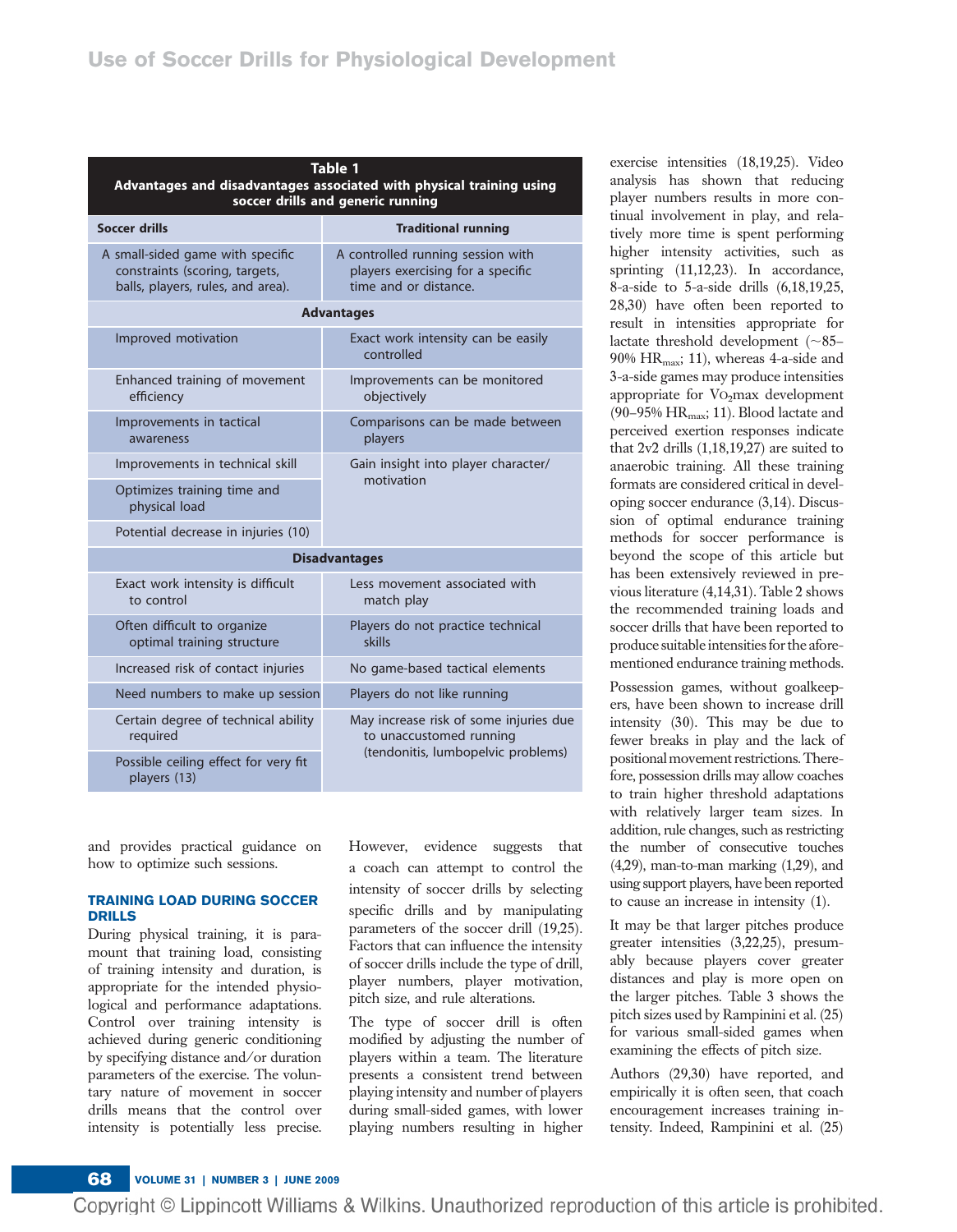| <b>Table 2</b><br>Methodology for the main forms of endurance training for soccer and appropriate soccer drills |           |                  |                    |                           |                        |             |              |                         |                     |  |  |  |  |
|-----------------------------------------------------------------------------------------------------------------|-----------|------------------|--------------------|---------------------------|------------------------|-------------|--------------|-------------------------|---------------------|--|--|--|--|
|                                                                                                                 |           |                  |                    |                           |                        |             |              |                         |                     |  |  |  |  |
|                                                                                                                 |           | <b>Intensity</b> |                    |                           | Soccer drill examples  |             |              |                         |                     |  |  |  |  |
| <b>Training type</b>                                                                                            | %HR       | <b>RPE</b>       | Lactate,<br>mmol/L | <b>Total</b><br>work, min | <b>Rep</b><br>duration | <b>Reps</b> | <b>Rest</b>  | <b>Drill</b>            | <b>Reference</b>    |  |  |  |  |
| Lactate                                                                                                         | $80 - 90$ | Ouite            | $3 - 6$            | $30 - 60$                 | $6-30$ min             | $1 - 8$     | $<$ 1 min    | $5 \times 5$            | (7, 18, 19, 25, 28) |  |  |  |  |
| threshold                                                                                                       |           | hard             |                    |                           |                        |             | rest         | $6 \times 6$            | (18, 19, 25)        |  |  |  |  |
|                                                                                                                 |           |                  |                    |                           |                        |             |              | $7 \times 7$            | (6)                 |  |  |  |  |
|                                                                                                                 |           |                  |                    |                           |                        |             |              | $8 \times 8$            | (18, 19, 30)        |  |  |  |  |
| Vo <sub>2</sub> max                                                                                             | $90 - 95$ | Stressful        | $6 - 12$           | $12 - 35$                 | $3-6$ min              | $4 - 8$     | $0.5-1$ rest | $3 \times 3$            | (2, 18, 20, 25)     |  |  |  |  |
|                                                                                                                 |           |                  |                    |                           |                        |             | ratio        | $4 \times 4$            | (14, 18, 19, 28)    |  |  |  |  |
| Anaerobic                                                                                                       | $>85$     | Maximal          | >10                | $4 - 16$                  | $20s$ to               | $2-4$ sets  | $1-4$ rest   | $2 \times 2$            | (1, 19, 27)         |  |  |  |  |
|                                                                                                                 |           |                  |                    |                           | 3 min                  | of $4-8$    | ratio        | $3 \times 3$<br>possess | (17)                |  |  |  |  |
| %HR = percent heart rate; RPE = rating of perceived exertion; Reps = repetitions.                               |           |                  |                    |                           |                        |             |              |                         |                     |  |  |  |  |
| Training loads adapted from Bompa (5).                                                                          |           |                  |                    |                           |                        |             |              |                         |                     |  |  |  |  |

reported that coach encouragement was the dominant variable on playing intensity, when examining the effects of varying pitch size, player numbers, and coach encouragement. Therefore, coaches should aim to maximize motivational techniques when high training intensities are required. Factors that can be used to enhance motivation include a coaching staff

providing encouragement, using a competitive playing structure, and providing feedback to the players about intensity (8).

A factor that can influence soccer drill intensity that cannot be controlled by the coach is the standard of the players. Players of low technical ability may not be able to produce high training intensities during soccer drills because

play is often disrupted and does not flow across the pitch quickly. Despite this concern, relative intensities have been reported to be similar between amateur and professional players during the same soccer drills (2,20,25,28). Table 4 shows intensities of soccer drills reported in the literature with details of the aforementioned factors that can influence intensity.

ORGANIZATION OF SOCCER DRILL CONDITIONING SESSIONS

The practicalities of organizing a soccer drill session are much more daunting than that of a generic physical session. With generic conditioning, the main practicalities concern producing the appropriate training load. However, soccer drills have an additional number of factors to consider, which are often dictated by training circumstances.

Total player numbers dictate what type of soccer drills can be used because the team sizes used must be a dividable number of the total number of players. For example, 16 players would require 8-a-side, 4-a-side, or 2-aside teams. Player numbers and team

| Table 3'                                                                   |
|----------------------------------------------------------------------------|
| Pitch sizes considered small, medium, and large for various soccer drills, |
| reported by Rampinini et al. (25) and Owen et al. (22)                     |

| Soccer drill        | <b>Small</b>     | <b>Medium</b>    | Large            |  |  |  |
|---------------------|------------------|------------------|------------------|--|--|--|
| 3-a-side            | $12 \times 20$ m | $15 \times 25$ m | $18 \times 30$ m |  |  |  |
| $4-a$ -side         | $16 \times 24$ m | $20 \times 30$ m | $24 \times 36$ m |  |  |  |
| $5-a-side$          | $20 \times 28$ m | $25 \times 35$ m | $30 \times 42$ m |  |  |  |
| $6-a-side$          | $24 \times 32$ m | $30 \times 40$ m | $36 \times 48$ m |  |  |  |
| 1-a-side possession | $5 \times 10$ m  | $10 \times 15$ m | $15 \times 20$ m |  |  |  |
| 2-a-side possession | $10 \times 15$ m | $15 \times 20$ m | $20 \times 25$ m |  |  |  |
| 3-a-side possession | $15 \times 20$ m | $20 \times 25$ m | $25 \times 30$ m |  |  |  |
| 4-a-side possession | $20 \times 25$ m | $25 \times 30$ m | $30 \times 35$ m |  |  |  |
| 5-a-side possession | $25 \times 30$ m | $30 \times 35$ m | $35 \times 40$ m |  |  |  |
|                     |                  |                  |                  |  |  |  |

Strength and Conditioning Journal | www.nsca-lift.org 69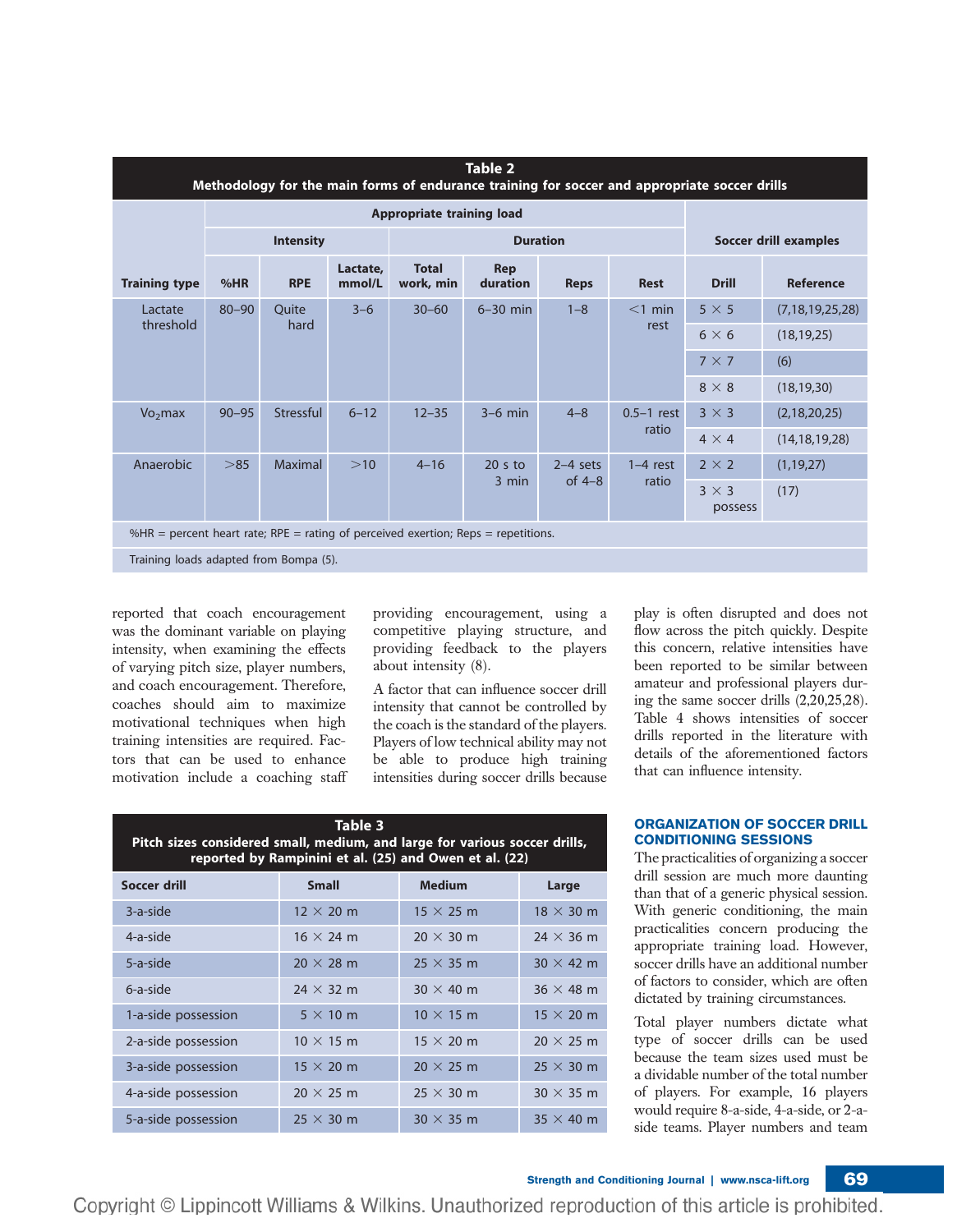|                                                                               | $kg^{-1}$ min $^{-1}$<br>$Vo_2mL$ |                                    |                                                     | I                    |                   | I                                 |                         |                        |                                    |                                          | I                              |                                               |                                    |                                | $\overline{\phantom{a}}$           |                                    | 82           | 73.6                  |                                               |
|-------------------------------------------------------------------------------|-----------------------------------|------------------------------------|-----------------------------------------------------|----------------------|-------------------|-----------------------------------|-------------------------|------------------------|------------------------------------|------------------------------------------|--------------------------------|-----------------------------------------------|------------------------------------|--------------------------------|------------------------------------|------------------------------------|--------------|-----------------------|-----------------------------------------------|
|                                                                               | RPE (20points)                    |                                    | $\pm$ 1.1<br>16.2                                   | $\pm 0.9$<br>16.3    |                   | $15.5 \pm 0.59$                   | $15.7 \pm 1.1$          |                        | $14.5 \pm 1.7$                     |                                          | $15.8 \pm 0.19$                | (10 points)<br>$8.4 \pm 0.4$                  | I                                  |                                | $15.3 \pm 0.7$                     |                                    |              | I                     | (10 points)<br>$7.9 \pm 0.5$                  |
|                                                                               | Lactate,<br>mmol/L                | 11.9                               | $8.1 \pm 2.7$                                       | $\pm$ 1.0<br>9.6     |                   |                                   | $8.5 \pm 0.8$           |                        | $4.9 \pm 2.0$                      |                                          |                                | $\frac{1}{2}$<br>$\frac{3}{6}$                | $6.2 \pm 1.4$                      |                                | $9.5 \pm 1.1$                      |                                    |              | $4.0 \pm 1.2$         | $5.5 \pm 1.8$                                 |
|                                                                               | $%HR_{max}$                       | $-90-95%$                          | 5.0<br>$84 +$                                       | $90.8 \pm 1.7$       | $88.9 \pm 1.2$    | $83.7 \pm 1.44$                   | $90.6 \pm 1.3$          | $91.0 \pm 1.2$         | $87.0 + 3.0$                       | 95                                       | $\pm$ 1.7<br>80.8              | $90.5 \pm 2.3$                                | 88.8                               | $\mathbf{\hat{z}}$<br>$88.3 +$ | $90.2 \pm 2.1$                     | $90.1 \pm 1.5$                     |              | 85.7                  | $89.4 \pm 1.8$                                |
| Soccer drill parameters and intensities reported in the literature<br>Table 4 | Motivation                        | encourage<br>Coach                 | Unknown                                             | encourage<br>Coach   |                   | encourage<br>Coach                |                         | encourage              | Unknown                            | Unknown                                  | encourage<br>Coach             | encourage<br>Coach                            | Unknown                            | Unknown                        | encourage<br>Coach                 |                                    | Unknown      | Unknown               | encourage<br>Coach                            |
|                                                                               | standard<br>Subject               | Professional                       | National youth                                      | Professional         |                   | National youth                    | professional<br>English |                        | National youth                     | Amateur                                  | National youth                 | Amateur                                       | Professional                       | Professional<br>youth          | professional<br>English            |                                    | Amateur      | females<br>Amateur    | Amateur                                       |
|                                                                               | Duration                          | 1 min rest<br>$\times$ 1 min,<br>4 | 1.30 min rest<br>$\times$ 1.30 min,<br>$\mathsf{m}$ | $\times$ 2 min,<br>4 | 2 min rest        | $2 \times 1.30$ min,<br>90 s rest | $\times$ 3 min<br>4     | $\times$ 3.30 min<br>4 | 1.30 min rest<br>$3 \times 4$ min, | 2 min rest<br>$\times$ 3 min,<br>$\circ$ | $2 \times 3$ min,<br>90 s rest | 3 min active<br>$3 \times 4$ min,<br>recovery | 2.30 min rest<br>$4 \times 4$ min, | $4 \times 4$ min               | $5 \times 3.30$ min,<br>2 min rest | 1.30 min rest<br>$4 \times 4$ min, | I            | $5$ min<br>$4 \times$ | 3 min active<br>$3 \times 4$ min,<br>recovery |
|                                                                               | Pitch size                        | Not reported                       | $30 \times 20$ m                                    | $30 \times 20$ yd    | $30 \times 20$ yd | $30 \times 20$ m                  | $40 \times 30$ yd       | $35 \times 25$ yd      | $30 \times 20$ m                   | $36 \times 20$ m                         | $30 \times 20$ m               | $25 \times 15$ m                              | $36 \times 36$ yd                  | Unknown                        | $50 \times 30$ yd                  | $40 \times 30$ yd                  | Not reported | Not reported          | $30 \times 20$ m                              |
|                                                                               | Reference                         | (27)                               | $\widehat{\Xi}$                                     | (18)                 | (19)              | (29)                              | $(18)$                  | (19)                   | $\widehat{z}$                      | $\widetilde{\text{C}}$                   | (29)                           | (25)                                          | (30)                               | (24)                           | (18)                               | (19)                               | (20)         | (21)                  | (28)                                          |
|                                                                               | Drill                             | 2 game<br>2 versus                 |                                                     |                      |                   |                                   | 3 game<br>3 versus      |                        |                                    |                                          |                                |                                               | 4 game<br>4 versus                 |                                |                                    |                                    |              |                       |                                               |

70 VOLUME 31 | NUMBER 3 | JUNE <sup>2009</sup>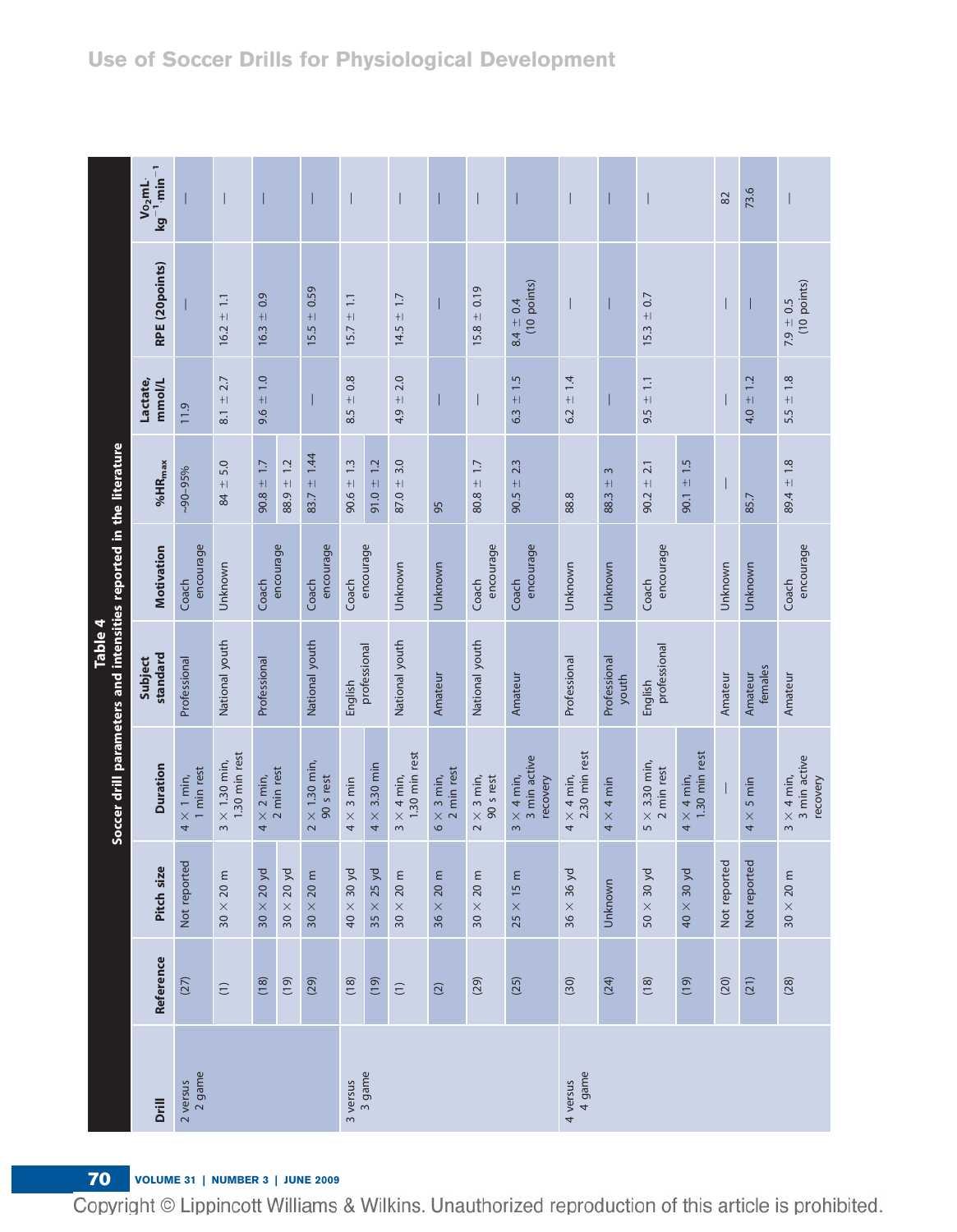|                                            |                                           | I                                  | ı                                  |                                    |                       |                                                               | $53.0 \pm 12.0$                    |                                    |                                               |                       |              |                                  |                                     |                                    |                       |                           |               | (continued) |                                 |  |               |                              |  |                |                              |         |  |  |                |  |  |  |
|--------------------------------------------|-------------------------------------------|------------------------------------|------------------------------------|------------------------------------|-----------------------|---------------------------------------------------------------|------------------------------------|------------------------------------|-----------------------------------------------|-----------------------|--------------|----------------------------------|-------------------------------------|------------------------------------|-----------------------|---------------------------|---------------|-------------|---------------------------------|--|---------------|------------------------------|--|----------------|------------------------------|---------|--|--|----------------|--|--|--|
| $13.3 \pm 0.9$                             |                                           |                                    | $14.3 \pm 1.5$                     |                                    |                       |                                                               |                                    |                                    |                                               |                       |              |                                  |                                     |                                    |                       |                           |               |             |                                 |  |               | (10~points)<br>$7.6 \pm 0.6$ |  | $13.6 \pm 1.0$ | (10~points)<br>$7.3 \pm 0.7$ | $\vert$ |  |  | $14.1 \pm 1.8$ |  |  |  |
| $2.6 \pm 1.7$                              |                                           | $12.7 - 13.5$                      | $7.9 \pm 1.7$                      |                                    |                       |                                                               |                                    |                                    |                                               |                       |              |                                  |                                     | $5.0 \pm 1.7$                      |                       | $\ddot{0}$<br>$+1$<br>5.6 | $5.0 \pm 1.6$ | $1.4 - 7.3$ | 1.2<br>$+1$<br>$3.\overline{3}$ |  | $5.8 \pm 2.1$ |                              |  |                |                              |         |  |  |                |  |  |  |
| $70 \pm 9.0$                               | 91.3                                      | $06 - 38$                          | 2.5<br>$+1$<br>89.3                | $\overline{1.7}$<br>$+1$<br>88.5   | 9.0<br>$72.0 +$       | $88.8 \pm 3.1$                                                | $87.5 \pm 2.0$                     | 2.0<br>$87.5 \pm$                  | $87.0 \pm 2.4$                                | 88                    | 82.0         | $87.6 \pm 1.2$<br>89.2           |                                     | $87.9 \pm 1.9$                     | $84.3 + 3.5$          |                           |               |             |                                 |  |               |                              |  |                |                              |         |  |  |                |  |  |  |
| Unknown                                    | encourage<br>Coach                        | encourage<br>Coach                 | encourage<br>Coach                 | Unknown                            |                       | encourage<br>Coach                                            |                                    |                                    | encourage<br>Coach                            | Unknown               | Coach        | on bottom<br>encourage<br>result | encourage<br>Coach                  |                                    | Unknown               |                           |               |             |                                 |  |               |                              |  |                |                              |         |  |  |                |  |  |  |
| youth<br>National                          | professional<br>Norwegian                 | Professional<br>youth              | professional<br>English            |                                    | Professional<br>youth | Amateur                                                       | professional<br>English            |                                    | 20 amateur<br>players                         | Professional<br>youth | English      | professional                     | professional<br>English             |                                    | Professional<br>youth |                           |               |             |                                 |  |               |                              |  |                |                              |         |  |  |                |  |  |  |
| 1.30 min rest<br>$\times$ 6 min,<br>$\sim$ | 3 min active<br>$2 \times 4$ min,<br>rest | $6 \times 4$ min,<br>3 min jogging | 1.30 min rest<br>$3 \times 5$ min, | 1.30 min rest<br>$4 \times 6$ min, | Not reported          | 3 min active<br>$\times$ 4 min,<br>recovery<br>$\overline{m}$ | 1.30 min rest<br>$3 \times 6$ min, | 1.30 min rest<br>$3 \times 8$ min, | 3 min active<br>$3 \times 4$ min,<br>recovery | Not reported          | Not reported |                                  | 1.30 min rest<br>$3 \times 10$ min, | 1.30 min rest<br>$4 \times 8$ min, | $10 \text{ min}$      |                           |               |             |                                 |  |               |                              |  |                |                              |         |  |  |                |  |  |  |
| $30 \times 20$ m                           | $50 \times 40$ m                          | Unknown                            | 30 yd<br>$55 \times$               | $45 \times 30$ yd                  | 20 m<br>$40 \times$   | $35 \times 25$ m                                              | $60 \times 40$                     | 30<br>$50~\times$                  | $40 \times 30$ m                              | $60 \times 40$ m      | Half pitch   |                                  | $70 \times 45$ yd                   | $80 \times 45$ yd                  | Not reported          |                           |               |             |                                 |  |               |                              |  |                |                              |         |  |  |                |  |  |  |
| $\widehat{E}$                              | (14)                                      | (28)                               | (18)                               | (20)                               | $\widehat{\subset}$   | (25)                                                          | (18)                               | (19)                               | (25)                                          | $\circledcirc$        | (30)         |                                  | (18)                                | (19)                               | (24)                  |                           |               |             |                                 |  |               |                              |  |                |                              |         |  |  |                |  |  |  |
| 4 versus 4 goal<br>support                 | 4 versus 4 side<br>support                | 5 game<br>5 versus                 |                                    |                                    |                       |                                                               | 6 game<br>6 versus                 |                                    |                                               | 7 game<br>7 versus    | 8 versus     | 8 game                           |                                     |                                    | 10 game<br>10 versus  |                           |               |             |                                 |  |               |                              |  |                |                              |         |  |  |                |  |  |  |

Strength and Conditioning Journal | www.nsca-lift.org 71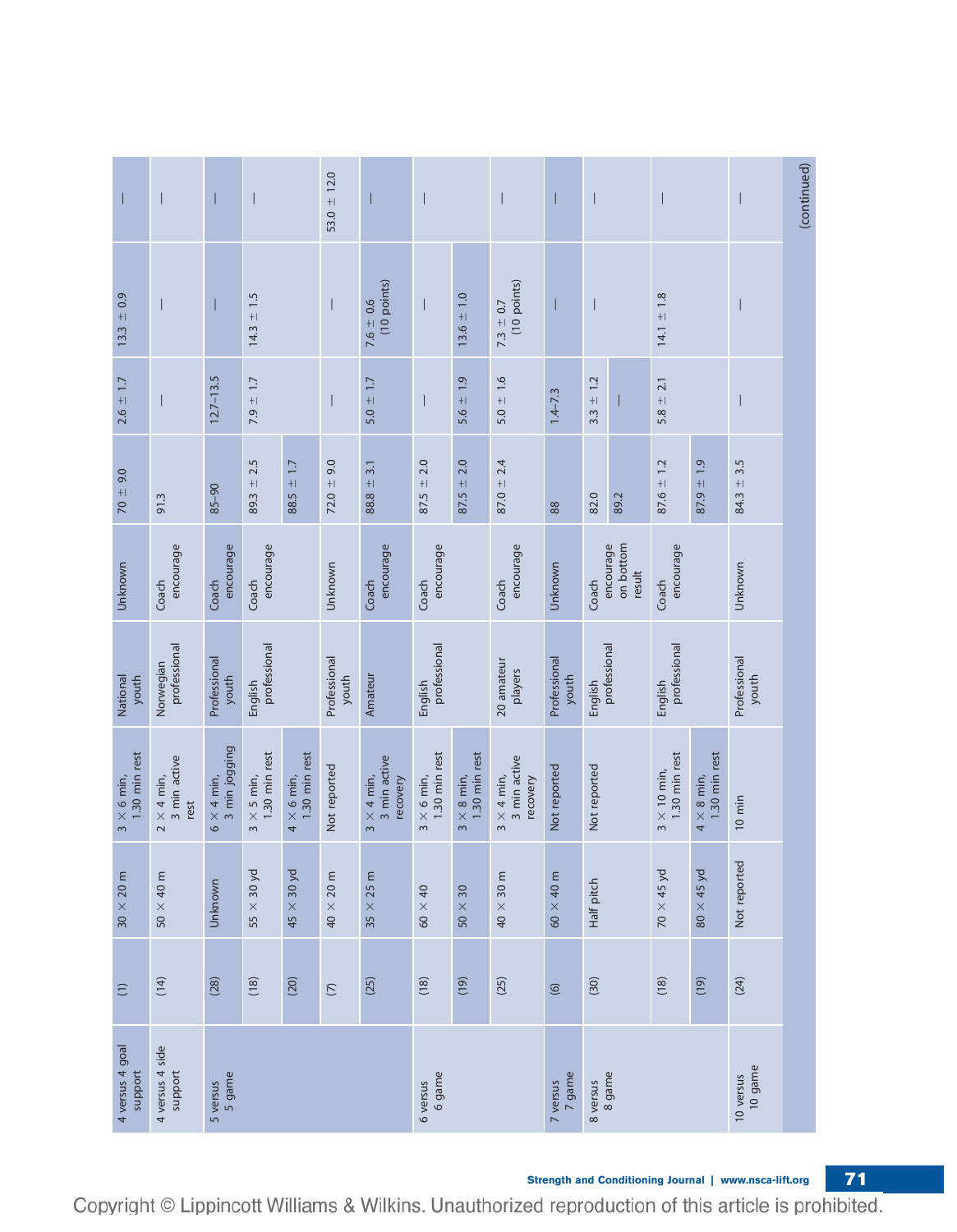# Use of Soccer Drills for Physiological Development

## 72 VOLUME 31 | NUMBER 3 | JUNE <sup>2009</sup>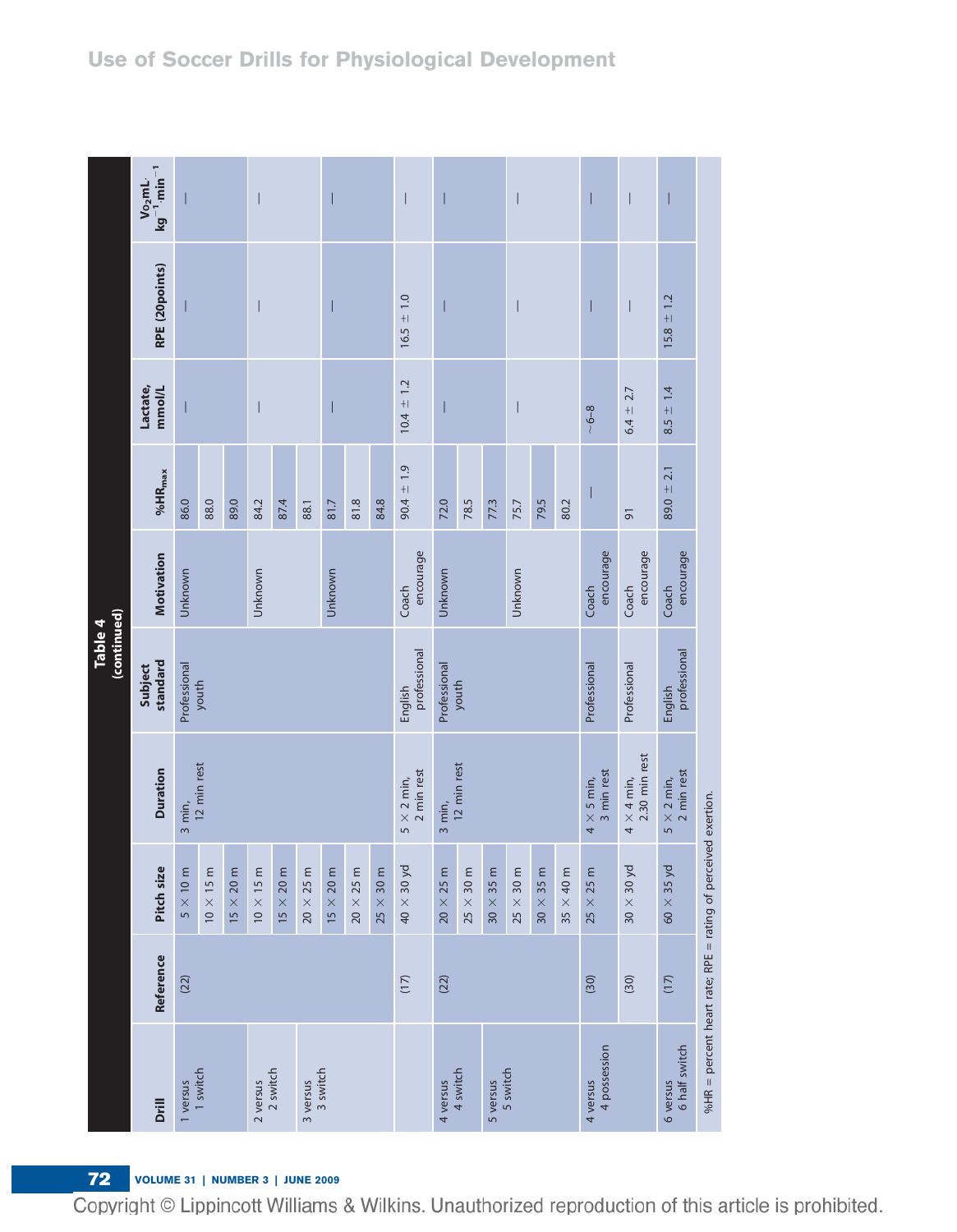

Figure 1. Thought flow in producing the correct training parameters for the desired physiological goal when using soccer drills. Rep = Repetition.

size also affect how many teams are formed. If more than 2 teams are formed, multiple drills have to be set up where teams play simultaneously on different pitches. In addition, the number of goalkeepers and goalposts influences what type of drills can be used. Possession drills without goalkeepers can be used in scenarios where there are insufficient goalkeepers/ goalposts for the number of pitches needed. Once the drills that suit the training circumstances have been identified, the coach must select those that have the potential to produce the desired work intensities. The coach must then select appropriate drill parameters, such as pitch size and rules, to produce the desired intensity. The number of teams and different drills can affect how many reps are performed, if a competitive structure is to be used. A competitive structure involves all teams playing each other an equal number of times. Such a structure can aid motivation levels by increasing competition and placing increased significance on the results. For example, if there are 4 teams, the number of reps would be multiples of 3. However, if different types of drills are used, a competitive structure would require that all teams play each other an equal amount of times and that each team plays the same amount of the different soccer drills. For example, if there were 4 teams with 2 playing 3a-side and the other 2 teams playing a possession game, multiples of 6 reps should be administered so that each team plays all the opposition teams on both drills. The effect of a competitive structure on repetition numbers often requires that repetition durations are manipulated from what are typically used to produce the appropriate training load. When conditioning, training load must always remain the priority, and therefore, a competitive structure should not be used if it interferes too much with the appropriate repetition duration.

Soccer drills allow simultaneous physical and technical development. Therefore, when possible, the soccer drills used should contain the tactics/technical elements desired by the coach. Normal small-sided games are generally desirable because they closely replicate the demand of match play. Possession drills are often used if the coach wants to emphasize pressurizing opponents or maintaining possession of the ball. Figure 1 illustrates the decision process a coach must use to produce the correct training parameters when using soccer drills for conditioning.

### **CONCLUSIONS**

Recent evidence has supported the potential of using soccer drills to train physical capacities of soccer players and thus provide simultaneous skill and

fitness training. Using soccer drills for conditioning has key advantages when compared with generic physical training, such as enhanced motivation and greater transfer to match specific fitness. However, their utilization can present a challenge in producing optimal work intensities and in determining appropriate training structures. Information within this article should aid coaches in choosing and organizing soccer drills and training structures for physiological development.



#### Thomas Little

is a conditioning coach for Sheffield Wednesday FC and lectures at Derby University.

#### **REFERENCES**

- 1. Aroso J, Rebelo AN, and Gomes-Pereira J. Physiological impact of selected gamerelated exercises. J Sports Sci 22: 522, 2004.
- 2. Balsom P. Precision Football. Kempele, Finland: Polar, 1999. pp. 23–41.
- 3. Bangsbo J. The physiology of soccer—with special reference to intense intermittent exercise. Acta Physiol Scand Suppl 619: 1–155, 1994.
- 4. Bangsbo J. Fitness Training in Football: A Scientific Approach. Bagsvaerd, Denmark: HO+Storm, 1995. pp. 101–221.